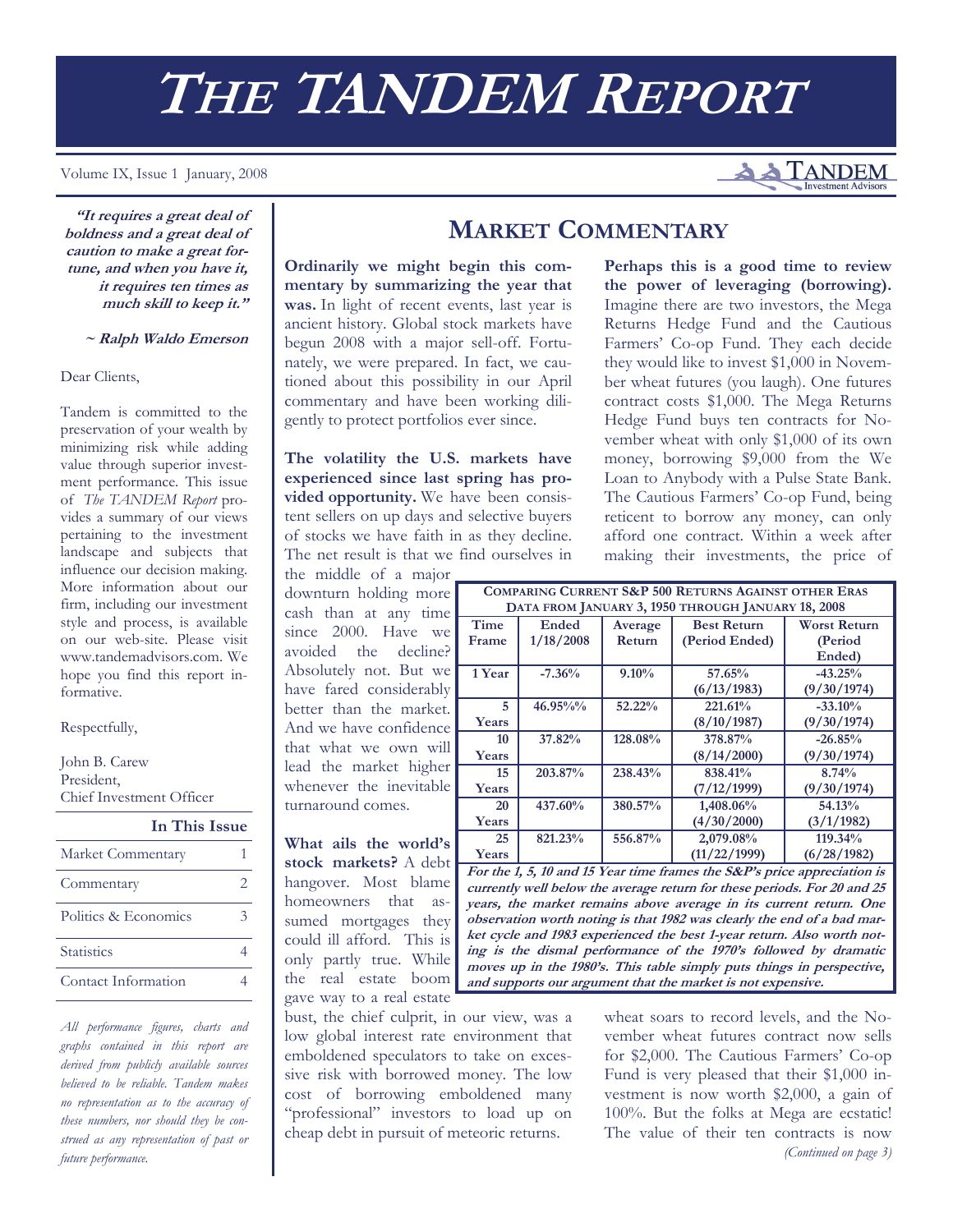# **COMMENTARY**

**As you read this message, I can only imagine that you are concerned about your investments.** At the time of this writing, the S&P 500 is down approximately 17% from its October record highs, and you have reason to take notice of recent days' events. I implore you to take a deep breath, consider the facts, and digest what I have to say.

**We have worked diligently on your behalf to prepare for the situation we now find ourselves in.** While we have not changed in the slightest the way we invest or analyze, we have dramatically renovated our *process* of investing. We have developed the system we call TVM, which is a unique analytical process that has yielded substantial benefit since its implementation nine months ago. Principally, we have removed the human element from the evaluation process and focused it singularly on the "common sense" process. Simply stated, this means that no matter how we feel about the market, no matter what kind of day we are having or which of us is reviewing a particular stock, analysis is systematic. The language of our industry would call this "quantitative" research. We prefer to call it "semiquantitative" because it blends quantitative and fundamental research in a new and productive manner. The TVM systems identifies from a universe of stocks those that are extraordinary values as well as those that are at risk. The *semi–*  part of the process is the review of TVM's output. Collec-

tively, our team enjoys more than 58 years of experience. It is with this background that we review and validate TVM's findings. In your statement that accompanies this report, we report performance for the period since  $5/31/2007$ . This is the date that represents when TVM began to have a measurable impact on your portfolio. We think you will be pleased.

### **I unabashedly proclaim that I**

**am more bullish than I can recall being in my entire 23 year career in this profession.** I cannot profess to know when this downturn will end, but having professionally witnessed the crash of 1987, the credit crisis of 1998, the bear market that erased 49% of the S&P's value from 2000 to 2002, several recessions and 9/11, having been a student of markets for the majority of my adult life and simply possessing what I hope to be good common sense, I can say with conviction that this decline isn't like the others (but for regular readers, I am **not** professing it to be "different this time"). In past writings, I have loosely compared this decade to the 1970's. I was wrong. Nor is this period like the credit crisis of 1998 brought about by the devaluation of the Thai Baht and the ensuing failure of Long Term Capital. In no way is this market comparable to the post-bubble market

earlier in this decade. I see no correlation to 1987. At this time, the most reasonable comparison I can make is to the recession of 1990/1991 that led to a subsequent bull market.

**What makes this market different from the others I have cited?** In every other circumstance I have witnessed or studied, the market entered bear territory from an overvalued level. A reasonable question to ask is how I define overvalued. As investors, aware or not, we constantly face choices. The purest choice is how much risk we are willing to assume for the likelihood of a certain return. The riskless return that we measure everything else against is the debt of the United States Treasury. When we invest in Treasury obligations, we have no doubt that we will be paid back. Therefore, the Treasury is deemed to be riskless, and its yield is often referred to as the risk-free rate of return. Other investment alternatives carry some measure of risk that we must evaluate against a probable return. Now that I have defined the ultimate benchmark against which we compare risk-bearing investments, I can explain my assertion that this market is not like others entering a decline.

**So how does the risk-free rate of return affect our investment decision making?** In the 1970's, a 10-year Treasury Note ranged in Yield from about 5.4% to 10.7%.



In the 1980's the same Note ranged in yield from 7.0%% to 15.7%. In the nineties, the range was 4.6% to 9.1%. This decade has seen rates as high as 6.8%. As of Friday, January 18th, the 10 year Treasury yielded 3.72%. In light of today's uncertain market, if I could get a risk-free rate of return of 15.7%, 10.7%, or even 9.1%, I would have to think twice about investing in stocks. But the rate I could get today is 3.72%. Therefore, I deem stocks inex-

pensive, relatively speaking. Further, when contemplating the recent returns of other asset classes including emerging markets, commodities and currencies, I defy you to attempt to persuade me that our stock market is overvalued.

**I conclude this appeal for calm by simply stating that, while we may be in for a rough road in the near term, the market enters this decline from a very fair valuation level.** The economy, in my view, is not on a precipice. Corporate earnings and consumer health may stumble over the next few quarters, but will return to normal rates of growth in the foreseeable future. Therefore, I am quite optimistic about the market's prospects whenever its logical and justifiable ascent returns. Thank you for your indulgence.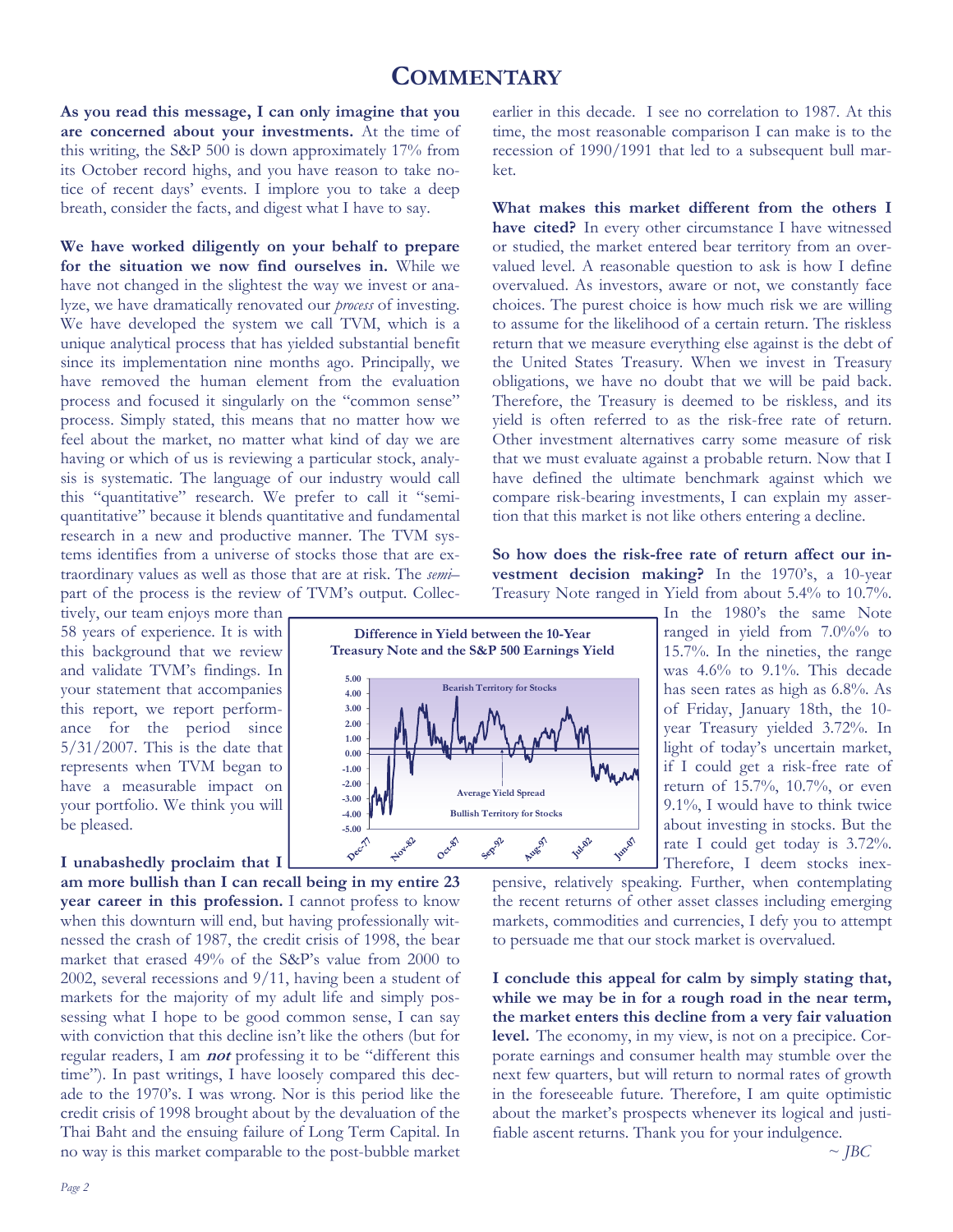## **MARKET COMMENTARY (CONTINUED)**

#### *(Continued from page 1)*

\$20,000, and they only invested \$1,000. That is a return of 1,000%. While the brain trust at Mega is busy congratulating themselves for their brilliant insight, China and India announce that they have formed the Sino-Indian Wheat Alliance, and plan to

noticeably different from previous recession-related bear markets or corrections (whichever this may be) is that stocks did not enter this decline at an expensive level. By all historical measures we believe to be relevant, stocks were inexpensive at their all-time highs in October, and they are even less expensive now. While this market will go wher-

| ance, and $\mu$ an to |                         |                                     |                            |                   |                  |                  |                  |                     |                         |
|-----------------------|-------------------------|-------------------------------------|----------------------------|-------------------|------------------|------------------|------------------|---------------------|-------------------------|
| flood the world       | # Wheat<br>Contracts    | Capital<br><b>Invested</b>          | Capital<br><b>Borrowed</b> | Purchase<br>Price | Purchase<br>Cost | Current<br>Price | Current<br>Value | <b>Net</b><br>Value | $\frac{0}{0}$<br>Return |
| with<br>$A$ s i a n   |                         |                                     |                            |                   |                  |                  |                  |                     |                         |
| wheat. The price      |                         | <b>Cautious Farmers' Co-op Fund</b> |                            |                   |                  |                  |                  |                     |                         |
| of a wheat fu-        |                         |                                     |                            |                   |                  |                  |                  |                     |                         |
| tures<br>contract     |                         | \$1,000                             | \$0.00                     | \$1,000           | \$1,000          | \$1,000          | \$1,000          | \$1,000             | $0\%$                   |
|                       |                         |                                     |                            |                   |                  |                  |                  |                     |                         |
| $imme$ diately $1$    |                         | \$1,000                             | \$0.00                     | \$1,000           | \$1,000          | \$2,000          | \$2,000          | \$2,000             | 100%                    |
| plummets<br>to        |                         |                                     |                            |                   |                  |                  |                  |                     |                         |
|                       |                         | \$1,000                             | \$0.00                     | \$1,000           | \$1,000          | \$500            | \$500            | \$500               | $-50%$                  |
| \$500 (again you      |                         |                                     |                            |                   |                  |                  |                  |                     |                         |
| laugh). Well, the     | Mega Returns Hedge Fund |                                     |                            |                   |                  |                  |                  |                     |                         |
| Farmers<br>have       |                         |                                     |                            |                   |                  |                  |                  |                     |                         |
|                       | 10                      | \$1,000                             | \$9,000                    | \$1,000           | \$10,000         | \$1,000          | \$10,000         | \$1,000             | $0\%$                   |
| $lost$ \$500,<br>but  |                         |                                     |                            |                   |                  |                  |                  |                     |                         |
| they don't mind       | <sup>10</sup>           | \$1,000                             | \$9,000                    | \$1,000           | \$10,000         | \$2,000          | \$20,000         | \$11,000            | $1,000\%$               |
| wheat.<br>owning      | 10                      |                                     |                            |                   |                  | \$500            |                  |                     | $-500%$                 |
| The Mega Fund         |                         | \$1,000                             | \$9,000                    | \$1,000           | \$10,000         |                  | \$5,000          | $-$ \$4,000         |                         |
|                       |                         |                                     |                            |                   |                  |                  |                  |                     |                         |

has no interest in owning wheat. After all, they live in Manhattan. What could they possibly do with all those bushels of wheat they just bought? But the value of their investment has dropped from \$20,000 to \$5,000, and the We Loan Bank wants their money back. Mega owes them \$9,000. Their wheat investment is only worth \$5,000, so even if they sell it, they still owe We Loan Bank \$4,000 more dollars. What does Mega Fund do, you ask? They sell stock.

**To be sure, this is an oversimplification of a complicated situation.** Investors are clearly frightened, concerned that the U.S. is headed for a recession. Perhaps these fears are valid. But our markets have weathered recessions before, and will do so again. What makes this market decline ever fear may take it in the short-term, it remains fundamentally sound. Fundamentals make this retreat radically different from the bear market of 2000-2002, the crash in October of 1987 and even the dismal decade of the 1970's. Interest rates are exceedingly low, as is inflation, and stock prices are fair if not cheap.

**The consumer, which accounts for approximately 70% of our Gross Domestic Product (GDP), is essential to any economic or stock market recovery.** The real question is whether we, as consumers actually suffering, or are we merely afraid because the news is so bad? We suspect the latter to be the case. No doubt some are struggling. *(Continued on page 4)* 

# **POLITICS & ECONOMICS**

**With the political season in full swing, we thought we would offer up our wish list for the candidates.** Not that we hold any hope of reason prevailing, but just because we thought you might enjoy it.

**Our first wish is that the tax rate reductions on dividends, capital gains and estate taxes be made permanent.** This seems to us a reasonable wish, and one you might share. If the capital gains rate reverts back to a higher rate at the end of 2010, there will be selling pressure to capture the lower tax rate before it reverts, and this could depress the stock market. The dividend rate is essential as well. If we pay less in taxes for our dividends, we will pay more for our stocks. If we pay more in taxes, we will logically pay less for our stocks. And lastly, the estate tax at reduced rates creates less selling to pay taxes.

**Our second wish is even less likely to come true.** We wish that Republicans would realize that tax cuts don't solve the nation's problems and that Democrats would realize the same about tax increases. Enough about taxes (other than the ones cited in our first wish). Rather than bickering about revenues (taxes), a sincere effort to control expenses would be more fruitful.

**Our third wish is for no more economic stimulus packages.** Short-term fixes inevitably lead to long-term problems. The best of intentions have unforeseen consequences. Buying votes is not a winning economic plan.

**Whatever the outcome of the primaries and general election, we are confident the market will adapt.** We wish your candidate well.